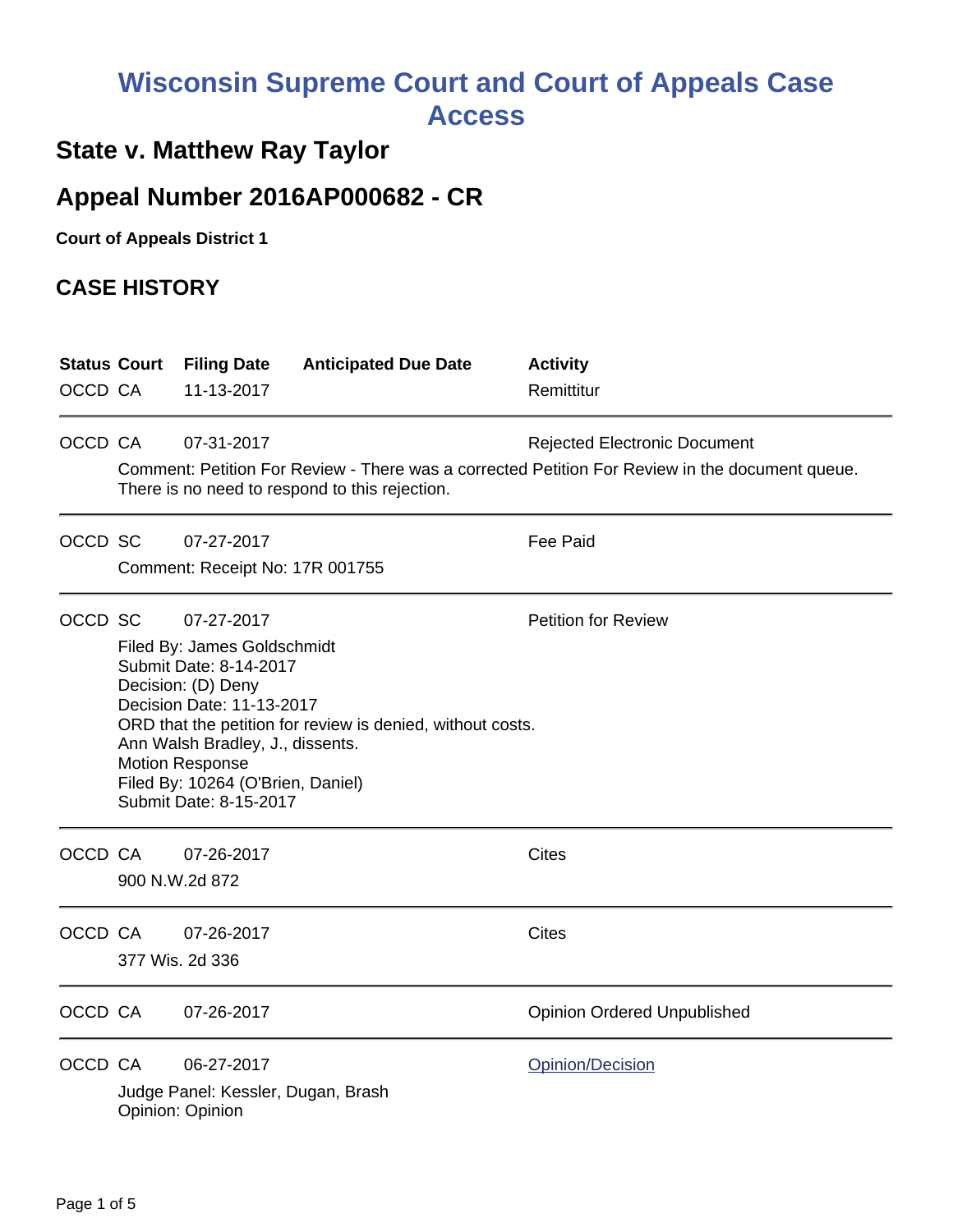Decision: Affirmed Pages: 19 Written by: Brash, William W. Order Text: Judgment and order affirmed.

| OCCD CA |                                                                                                                                                                                                                                                                                                                                                                                                                                                                                                                                                                                                                                                                                                                | 03-03-2017                                                                                                             | Submitted on Briefs                                                  |  |  |  |  |
|---------|----------------------------------------------------------------------------------------------------------------------------------------------------------------------------------------------------------------------------------------------------------------------------------------------------------------------------------------------------------------------------------------------------------------------------------------------------------------------------------------------------------------------------------------------------------------------------------------------------------------------------------------------------------------------------------------------------------------|------------------------------------------------------------------------------------------------------------------------|----------------------------------------------------------------------|--|--|--|--|
| OCCD CA |                                                                                                                                                                                                                                                                                                                                                                                                                                                                                                                                                                                                                                                                                                                | 10-27-2016                                                                                                             | <b>Briefs Received At State Law Library</b>                          |  |  |  |  |
| OCCD CA |                                                                                                                                                                                                                                                                                                                                                                                                                                                                                                                                                                                                                                                                                                                | 10-12-2016                                                                                                             | Record and Briefs Sent to District 1                                 |  |  |  |  |
| OCCD CA |                                                                                                                                                                                                                                                                                                                                                                                                                                                                                                                                                                                                                                                                                                                | 10-11-2016                                                                                                             | <b>Reply Brief</b><br><b>Reply Brief</b>                             |  |  |  |  |
|         |                                                                                                                                                                                                                                                                                                                                                                                                                                                                                                                                                                                                                                                                                                                | Filed By: James Goldschmidt                                                                                            |                                                                      |  |  |  |  |
|         |                                                                                                                                                                                                                                                                                                                                                                                                                                                                                                                                                                                                                                                                                                                | Comment: Note that the caption has been corrected on this brief. Please use the above caption on all<br>future briefs. |                                                                      |  |  |  |  |
| OCCD CA |                                                                                                                                                                                                                                                                                                                                                                                                                                                                                                                                                                                                                                                                                                                | 09-26-2016                                                                                                             | Brief of Respondent(s)<br><b>Brief of Respondent</b>                 |  |  |  |  |
|         |                                                                                                                                                                                                                                                                                                                                                                                                                                                                                                                                                                                                                                                                                                                | Filed By: 10264 (O'Brien, Daniel)                                                                                      |                                                                      |  |  |  |  |
| OCCD CA |                                                                                                                                                                                                                                                                                                                                                                                                                                                                                                                                                                                                                                                                                                                | 08-26-2016                                                                                                             | <b>Rejected Electronic Document</b>                                  |  |  |  |  |
|         | Comment: The electronic version(s) of the appendix are rejected as it is filed in 2 separate sections.<br>Please combine both sections and reload as a multi part document.                                                                                                                                                                                                                                                                                                                                                                                                                                                                                                                                    |                                                                                                                        |                                                                      |  |  |  |  |
| OCCD CA |                                                                                                                                                                                                                                                                                                                                                                                                                                                                                                                                                                                                                                                                                                                | 08-26-2016                                                                                                             | <b>Rejected Electronic Document</b>                                  |  |  |  |  |
|         | Comment: The electronic version(s) of the appendix are rejected as it is filed in 2 separate sections.<br>Please combine both sections and reload as a multi part document.                                                                                                                                                                                                                                                                                                                                                                                                                                                                                                                                    |                                                                                                                        |                                                                      |  |  |  |  |
| OCCD CA |                                                                                                                                                                                                                                                                                                                                                                                                                                                                                                                                                                                                                                                                                                                | 08-25-2016                                                                                                             | Brief & Appx of Appellant(s)<br><b>Brief of Appellant - Redacted</b> |  |  |  |  |
|         | Comment: Redacted; Separate Appendix 9/7/16 - Rcvd. Sealed Copies of Appellant's Brief/Appx                                                                                                                                                                                                                                                                                                                                                                                                                                                                                                                                                                                                                    |                                                                                                                        |                                                                      |  |  |  |  |
| OCCD CA |                                                                                                                                                                                                                                                                                                                                                                                                                                                                                                                                                                                                                                                                                                                | 07-22-2016                                                                                                             | <b>Attorney Change</b>                                               |  |  |  |  |
|         | Comment: Withdrew Gregory M. Weber, AAG, added Daniel J. O'Brien, AAG.                                                                                                                                                                                                                                                                                                                                                                                                                                                                                                                                                                                                                                         |                                                                                                                        |                                                                      |  |  |  |  |
| OCCD CA | <b>Motion for Miscellaneous Relief</b><br>07-13-2016<br>Filed By: James Goldschmidt<br>Submit Date: 7-14-2016<br>Decision: (O) Other<br>Decision Date: 8-24-2016<br>ORD that the motion is granted. Matthew Ray Taylor shall file his appellant's briefs under seal no later<br>than September 7, 2016.<br>FRO that the redacted briefs submitted by Taylor for the public record are accepted for filing effective<br>August 25, 2016.<br>FRO that the respondent's brief, including any supplemental appendix, and the reply brief may also be<br>filed under seat, with a redacted version for the public record.<br>Comment: file redacted appellant's brief/appendix, file unredacted versions under seal |                                                                                                                        |                                                                      |  |  |  |  |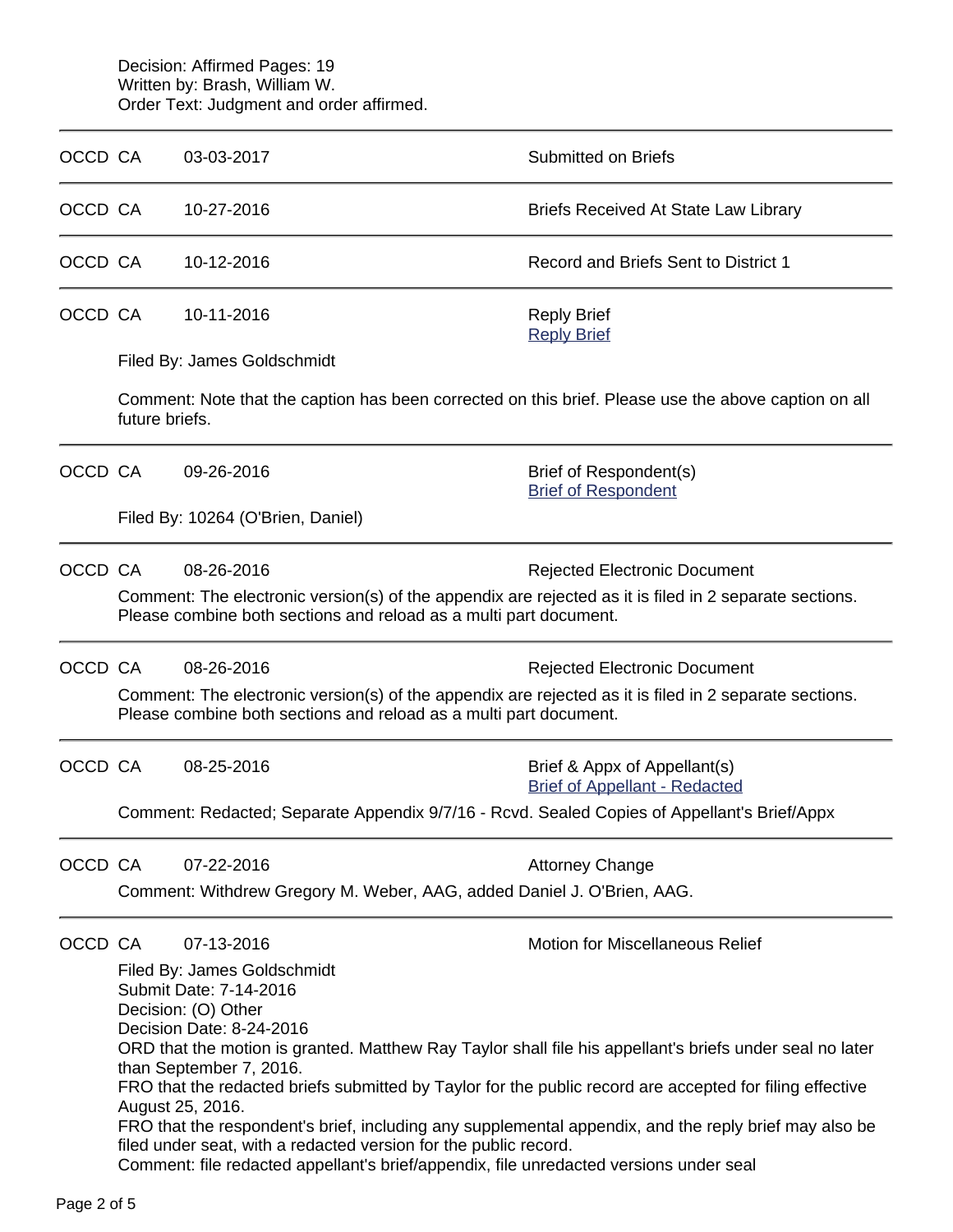| OCCD CA |                                                                                                                                                                                                                                                                         | 06-27-2016                                                                                                                                                                                | Motion to Extend Time                                                                                       |  |  |  |  |
|---------|-------------------------------------------------------------------------------------------------------------------------------------------------------------------------------------------------------------------------------------------------------------------------|-------------------------------------------------------------------------------------------------------------------------------------------------------------------------------------------|-------------------------------------------------------------------------------------------------------------|--|--|--|--|
|         |                                                                                                                                                                                                                                                                         | Filed By: James Goldschmidt<br>Submit Date: 6-27-2016<br>Decision: (G) Grant<br>Decision Date: 6-28-2016<br>See Wis. Stat. Rule 809.82(2)(a) (2013-14).<br>See BAP event due on 7-13-2016 | IT IS ORDERED that the time for the appellant to file an appellant's brief is extended until July 13, 2016. |  |  |  |  |
| OCCD CA |                                                                                                                                                                                                                                                                         | 05-23-2016                                                                                                                                                                                | <b>Sealed Documents</b>                                                                                     |  |  |  |  |
|         |                                                                                                                                                                                                                                                                         | Comment: Sealed Documents #12, #36, #46, #49, #55, #59                                                                                                                                    |                                                                                                             |  |  |  |  |
| OCCD CA |                                                                                                                                                                                                                                                                         | 05-23-2016                                                                                                                                                                                | Record                                                                                                      |  |  |  |  |
|         |                                                                                                                                                                                                                                                                         | Comment: 1-12 to 74-4; Separate Box                                                                                                                                                       |                                                                                                             |  |  |  |  |
| OCCD CA |                                                                                                                                                                                                                                                                         | 04-18-2016                                                                                                                                                                                | <b>Statement on Transcript</b>                                                                              |  |  |  |  |
|         |                                                                                                                                                                                                                                                                         | Filed By: James Goldschmidt<br><b>Status: Prev. Filed</b>                                                                                                                                 |                                                                                                             |  |  |  |  |
| OCCD CA |                                                                                                                                                                                                                                                                         | 04-04-2016                                                                                                                                                                                | Notif. Sent-Filing of NAP & Ct. Record                                                                      |  |  |  |  |
| OCCD CA |                                                                                                                                                                                                                                                                         | 04-04-2016                                                                                                                                                                                | Notice of Appeal & Court Record                                                                             |  |  |  |  |
| OCCD CA |                                                                                                                                                                                                                                                                         | 04-04-2016                                                                                                                                                                                | X Transfer                                                                                                  |  |  |  |  |
| OCCD CA |                                                                                                                                                                                                                                                                         | 04-04-2016                                                                                                                                                                                | Fee Waived                                                                                                  |  |  |  |  |
|         |                                                                                                                                                                                                                                                                         | Comment: SPD appointed                                                                                                                                                                    |                                                                                                             |  |  |  |  |
| OCCD CA |                                                                                                                                                                                                                                                                         | 04-04-2016<br>Comment: for Atty. James E. Goldschmidt                                                                                                                                     | Received SPD Appointment Order                                                                              |  |  |  |  |
| OCCD CA |                                                                                                                                                                                                                                                                         | 03-31-2016                                                                                                                                                                                | Notice of Appeal filed in Cir. Ct.                                                                          |  |  |  |  |
| OCCD CA | 03-15-2016<br>MXT to file NAP/PCM<br>Filed By: James Goldschmidt<br>Submit Date: 3-16-2016<br>Decision: (G) Grant<br>Decision Date: 3-18-2016<br>IT IS ORDERED that the deadline for Taylor to file a notice of appeal in this matter is extended to March<br>31, 2016. |                                                                                                                                                                                           |                                                                                                             |  |  |  |  |
| OCCD CA |                                                                                                                                                                                                                                                                         | 03-02-2016                                                                                                                                                                                | <b>Order of Circuit Court</b>                                                                               |  |  |  |  |
| OCCD CA |                                                                                                                                                                                                                                                                         | 02-09-2016                                                                                                                                                                                | <b>MXT</b> to Decide Postconviction Motion                                                                  |  |  |  |  |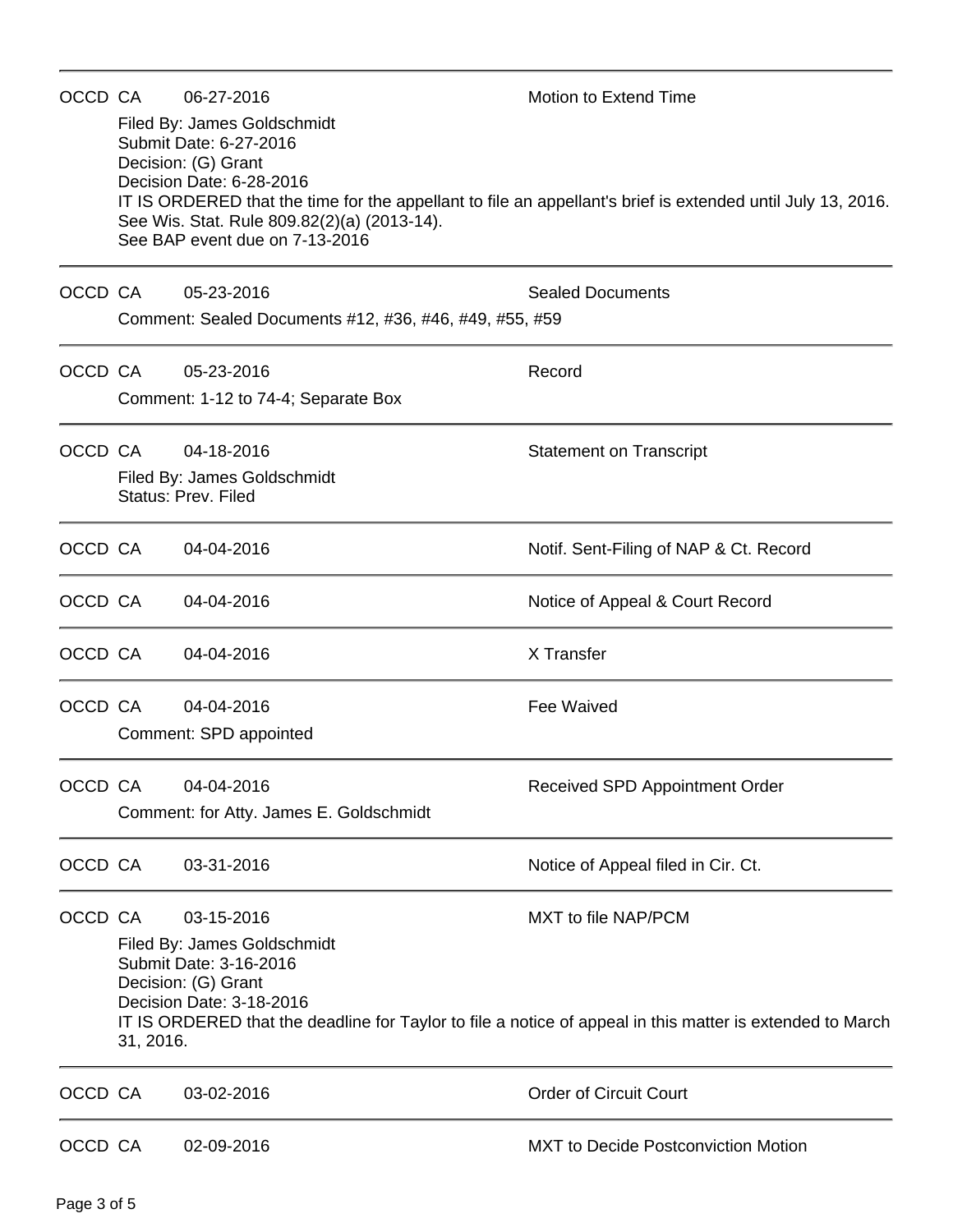Filed By: James Goldschmidt Submit Date: 2-9-2016 Decision: (G) Grant Decision Date: 2-10-2016 ORD that the deadline for the circuit court to decide the postconviction motion is extended to April 8, 2016. Comment: 2d

OCCD CA 10-29-2015 MXT to file NAP/PCM

Filed By: 43478 (Proctor-Brown, Patrick) Submit Date: 10-29-2015 Decision: (G) Grant Decision Date: 10-30-2015 IT IS ORDERED that the deadline for the circuit court to decide Taylor's postconviction motion is extended through February 15, 2016. See Wis. Stat. Rule 809.82(2)(a) (2013-14). Comment: 4th

OCCD CA 09-25-2015 MXT to file NAP/PCM

Filed By: James Goldschmidt Submit Date: 9-25-2015 Decision: (G) Grant Decision Date: 9-29-2015 IT IS ORDERED that the deadline for Taylor to file a postconviction motion or notice of appeal is extended through October 2, 2015. See Wis. Stat. Rule 809.82(2)(a). Comment: 3rd

OCCD CA 07-20-2015 MXT to file NAP/PCM

Filed By: James Goldschmidt Submit Date: 7-20-2015 Decision: (G) Grant Decision Date: 7-22-2015 IT IS ORDERED the deadline for Taylor to file a postconviction motion or notice of appeal in this matter is extended to 09/25/15. Comment: 2nd

OCCD CA 05-21-2015 MXT to file NAP/PCM

Filed By: James Goldschmidt Submit Date: 5-21-2015 Decision: (G) Grant

Decision Date: 5-27-2015 IT IS ORDERED that the deadline for Taylor to file a postconviction motion or notice of appeal in this matter is extended to July 27, 2015. See Wis. Stat. Rule 809.82(2)(a) (2013-14).

OCCD CA 03-24-2015 Received SPD Appointment Order

Comment: Filed by SPD on behalf of James E. Goldschmidt, withdrew Paulson and Ball

OCCD CA 02-24-2015 MXT to file NAP/PCM

Filed By: Colleen Ball Submit Date: 2-24-2015 Decision: (G) Grant Decision Date: 2-25-2015